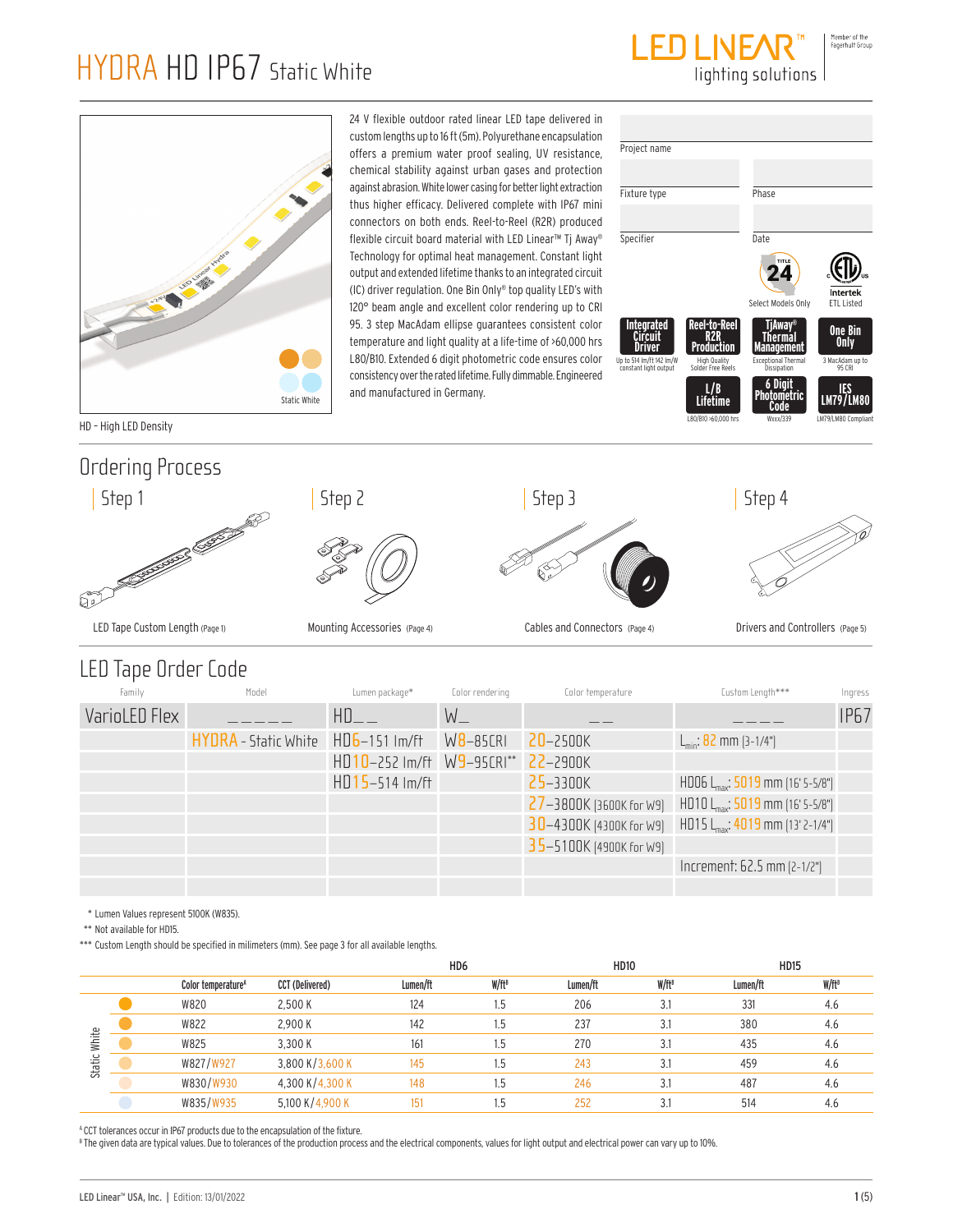

#### Mechanical Details



### Technical Details

|                               | <b>Static White</b>                                                                              |
|-------------------------------|--------------------------------------------------------------------------------------------------|
| Step length                   | 7 LEDs per 2.46" / 62.5 mm                                                                       |
| Voltage                       | 24 Volt (23 V <sub>min</sub> , 25 V <sub>max</sub> )                                             |
| Case temperature <sup>A</sup> | T <sub>Cmin</sub> = -13°F / -25°C. T <sub>Cmax</sub> = 158°F / 70°C                              |
| Storage temperature           | $Ts_{\text{min}} = -22^{\circ}F / -30^{\circ}C$ . $Ts_{\text{max}} = 185^{\circ}F / 85^{\circ}C$ |
| Ambient temperature           | Ta <sub>min</sub> = -13°F / -25°C, Ta <sub>max</sub> = 104°F / 40°C                              |

A The position of the Tc-point is marked on each step of the LED strip. The Tc-point should be measured in thermal equilibrium according to IEC EN 60598-1.

|                                       | <b>Static White</b><br>HD6 | <b>Static White</b><br>HD <sub>10</sub> | <b>Static White</b><br><b>HD15</b> |
|---------------------------------------|----------------------------|-----------------------------------------|------------------------------------|
| Power (W/ft) <sup>B</sup>             | 1.8                        | 3.1                                     | 4.6                                |
| Efficacy (lm / W) <sup>B</sup> @ W835 | 100                        | 82                                      | 112                                |
| CRI/R9 @ 3000 K                       | 95/65                      | 95/65                                   | 85/25                              |
| Max serial run length (ft $/m$ )      | 16.4/5                     | 16.4/5                                  | 13.1 / 4                           |

#### Light Distribution HYDRA HD IP67- Static White



 $\cdots$   $\cdots$  C90/C270

 $^{\rm B}$  The given data are typical values. Due to tolerances of the production process and the electrical components, values for light output and electrical power can vary up to 10%.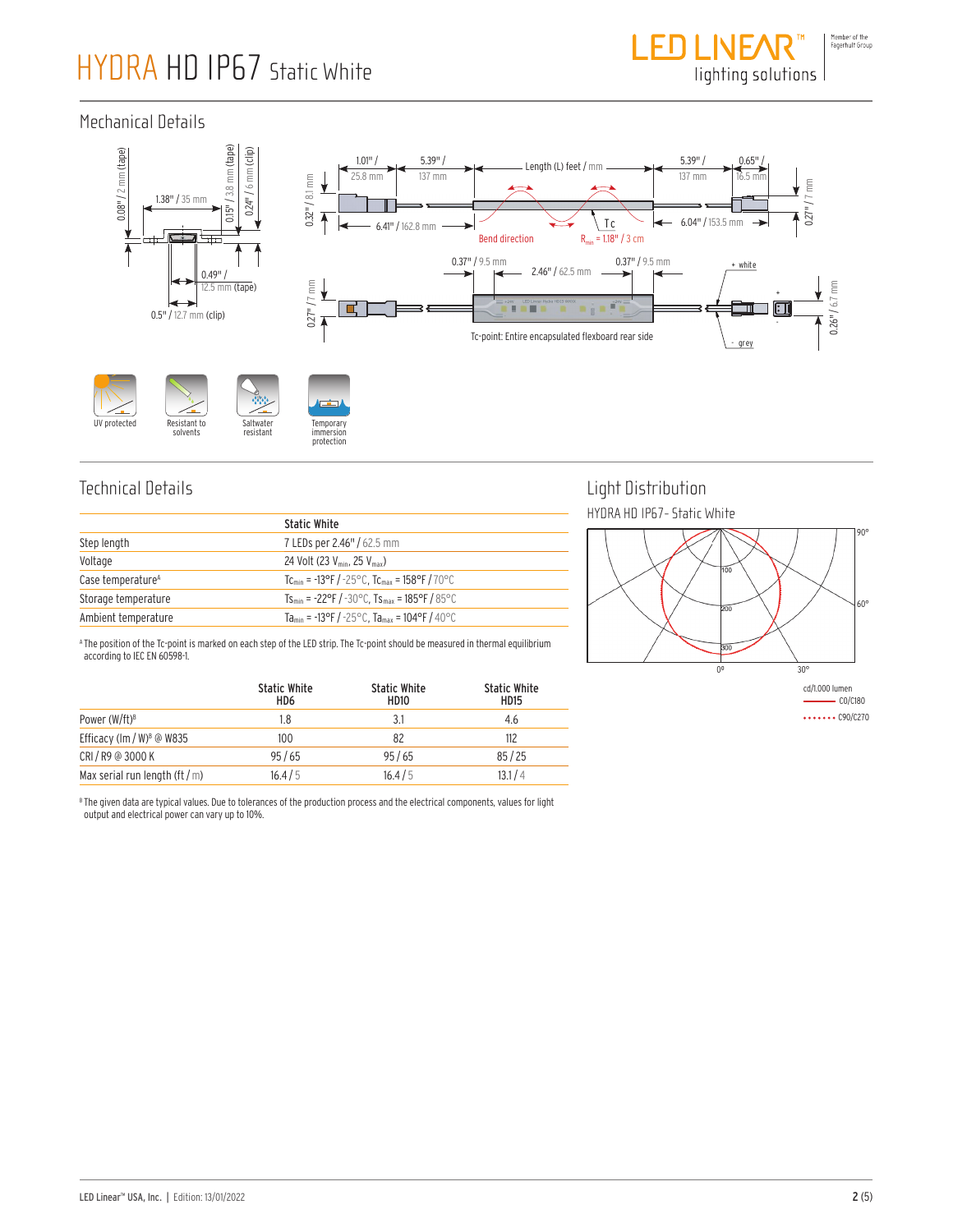

lighting solutions

| Fixture length |              |                                  | HD10<br>$-HD6-$<br>1.8 Watts/Ft<br>3.0 Watts/Ft |                     |                       | H <sub>D15</sub><br>4.6 Watts/Ft |                         |
|----------------|--------------|----------------------------------|-------------------------------------------------|---------------------|-----------------------|----------------------------------|-------------------------|
| inches         | mm           | Watts/fixture                    | Lumens/fixture @W930K                           | Watts/fixture       | Lumens/fixture @W930K | Watts/fixture                    | Lumens / fixture @W830K |
| 3.2<br>5.7     | 82<br>145    | 1                                | 40<br>70                                        | 1<br>$\mathbf{1}$   | 2<br>$\sqrt{4}$       | 1<br>$\overline{c}$              | 5<br>9                  |
| $8.2\,$        | 207          | 1                                | 100                                             | $\overline{c}$      | 6                     | 3                                | $13\,$                  |
| $10.6$         | 270          | $\overline{c}$                   | 131                                             | $\sqrt{3}$          | 8                     | $\overline{4}$                   | $17\,$                  |
| 13.1           | 332          | $\overline{c}$                   | 161                                             | 3                   | 10                    | 5                                | 21                      |
| 15.5           | 395          | $\overline{c}$                   | 192                                             | 4                   | 12                    | 6                                | 25                      |
| $18.0\,$       | 457          | 3                                | 222                                             | $\overline{4}$      | 14                    | $\overline{7}$                   | 29                      |
| 20.5           | 520          | 3                                | 252                                             | 5                   | 15                    | 8                                | 33                      |
| 22.9           | 582          | 3                                | 283                                             | 6                   | 17                    | 9                                | 37                      |
| 25.4<br>27.8   | 645<br>707   | $\overline{4}$<br>$\overline{4}$ | 313<br>343                                      | 6<br>$\overline{1}$ | 19<br>21              | $10$<br>$11\,$                   | $41$<br>44              |
| 30.3           | 770          | 5                                | 374                                             | 8                   | 23                    | 12                               | 48                      |
| 32.8           | 832          | 5                                | 404                                             | 8                   | 25                    | 13                               | 52                      |
| 35.2           | 895          | 5                                | 434                                             | 9                   | 27                    | 13                               | 56                      |
| 37.7           | 957          | 6                                | 465                                             | 9                   | 29                    | 14                               | 60                      |
| 40.1           | 1020         | 6                                | 495                                             | 10                  | $30\,$                | 15                               | 64                      |
| 42.6           | 1082         | 6                                | 525                                             | 11                  | 32                    | 16                               | 68                      |
| 45.1           | 1145         | $\overline{1}$                   | 556                                             | 11                  | 34                    | 17                               | 72                      |
| 47.5           | 1207         | $\overline{1}$                   | 586                                             | 12                  | 36                    | 18<br>19                         | 76                      |
| $50.0$<br>52.4 | 1270<br>1332 | $\overline{1}$<br>8              | 616<br>647                                      | 12<br>13            | 38<br>$40\,$          | 20                               | 80<br>84                |
| 54.9           | 1395         | 8                                | 677                                             | 14                  | 42                    | 21                               | 88                      |
| 57.4           | 1457         | 9                                | 707                                             | 14                  | 43                    | 22                               | 92                      |
| 59.8           | 1520         | 9                                | 738                                             | 15                  | 45                    | 23                               | 96                      |
| 62.3           | 1582         | 9                                | 768                                             | 16                  | 47                    | 24                               | 99                      |
| 64.7           | 1645         | $10$                             | 798                                             | 16                  | 49                    | 25                               | 103                     |
| 67.2           | 1707         | $10$                             | 829                                             | 17                  | 51                    | 26                               | 107                     |
| 69.7           | 1770         | $10$                             | 859                                             | $17\,$              | 53                    | 27                               | 111                     |
| 72.1           | 1832         | $11\,$                           | 889                                             | 18                  | 55                    | 28                               | 115                     |
| 74.6<br>77.1   | 1895<br>1957 | $11\,$<br>12                     | 920<br>950                                      | 19<br>19            | 57<br>58              | 29<br>30                         | 119<br>123              |
| 79.5           | 2020         | 12                               | 980                                             | 20                  | 60                    | 30                               | 127                     |
| 82.0           | 2082         | 12                               | 1011                                            | 20                  | 62                    | 31                               | 131                     |
| 84.4           | 2145         | 13                               | 1041                                            | 21                  | 64                    | 32                               | 135                     |
| 86.9           | 2207         | 13                               | 1071                                            | 22                  | 66                    | 33                               | 139                     |
| 89.4           | 2270         | 13                               | 1102                                            | 22                  | 68                    | 34                               | 143                     |
| 91.8           | 2332         | 14                               | 1132                                            | 23                  | 70                    | 35                               | 147                     |
| 94.3           | 2395         | 14                               | 1162                                            | 24                  | 71                    | 36                               | 151                     |
| 96.7<br>99.2   | 2457<br>2520 | 15<br>15                         | 1193<br>1223                                    | 24<br>25            | 73<br>75              | 37<br>38                         | 155<br>158              |
| 101.7          | 2582         | 15                               | 1253                                            | 25                  | 77                    | 39                               | 162                     |
| 104.1          | 2645         | 16                               | 1284                                            | 26                  | 79                    | $40\,$                           | 166                     |
| 106.6          | 2707         | 16                               | 1314                                            | 27                  | 81                    | 41                               | 170                     |
| 109.0          | 2770         | 16                               | 1344                                            | $27\,$              | 83                    | 42                               | 174                     |
| 111.5          | 2832         | 17                               | 1375                                            | 28                  | 84                    | 43                               | 178                     |
| 114.0          | 2895         | 17                               | 1405                                            | 28                  | 86                    | 44                               | 182                     |
| 116.4          | 2957         | 17                               | 1435                                            | 29                  | 88                    | 45                               | 186                     |
| 118.9          | 3020         | 18                               | 1466                                            | 30                  | 90                    | 46                               | 190                     |
| 121.3          | 3082         | 18                               | 1496                                            | $30\,$              | 92<br>94              | 47<br>47                         | 194                     |
| 123.8<br>126.3 | 3145<br>3207 | 19<br>19                         | 1526<br>1557                                    | 31<br>32            | 96                    | 48                               | 198<br>202              |
| 128.7          | 3270         | 19                               | 1587                                            | 32                  | 98                    | 49                               | 206                     |
| 131.2          | 3332         | $20\,$                           | 1617                                            | 33                  | 99                    | 50                               | 210                     |
| 133.6          | 3395         | $20\,$                           | 1648                                            | 33                  | 101                   | 51                               | 213                     |
| 136.1          | 3457         | $20\,$                           | 1678                                            | 34                  | 103                   | 52                               | 217                     |
| 138.6          | 3520         | 21                               | 1709                                            | $35\,$              | 105                   | 53                               | 221                     |
| 141.0          | 3582         | 21                               | 1739                                            | 35                  | 107                   | 54                               | 225                     |
| 143.5          | 3645         | 22                               | 1769                                            | 36                  | 109                   | 55                               | 229                     |
| 145.9          | 3707         | 22<br>22                         | 1800                                            | 36                  | $111$<br>112          | 56<br>57                         | 233                     |
| 148.4<br>150.9 | 3770<br>3832 | 23                               | 1830<br>1860                                    | 37<br>$38\,$        | 114                   | 58                               | 237<br>241              |
| 153.3          | 3895         | 23                               | 1891                                            | 38                  | 116                   | 59                               | 245                     |
| 155.8          | 3957         | 23                               | 1921                                            | 39                  | 118                   | 60                               | 249                     |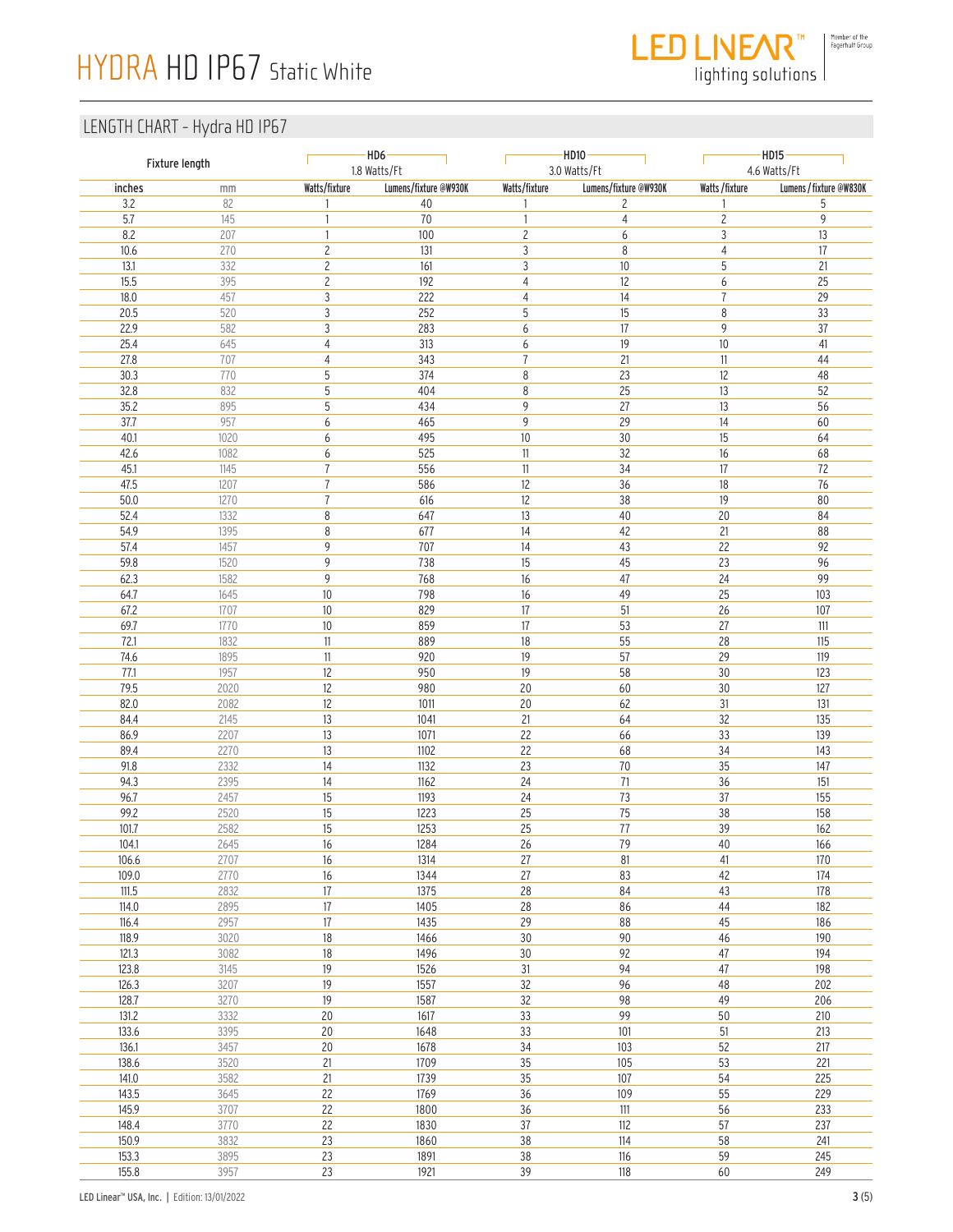

### Mounting Accessories

|    | Item               | Description                                                                                           | Dimensions (L x W x H) | Order Code |
|----|--------------------|-------------------------------------------------------------------------------------------------------|------------------------|------------|
| ay | Surface Mount Clip | Clear plastic mounting clips. Use to mount the product on hard surfaces.<br>Sold as set of 50 pieces. | 3/8" x 1-3/8" x 1/4"   | 13000115   |
|    | Adhesive Tape      | Double sided 3M adhesive tape roll. Use to mount products on surfaces.                                | $32' \times 3/8''$     | 182000035  |

### Cables and Connectors

| Item                                                | <b>Description</b>                                                                                                                                                     | Model                        | <b>Dimensions</b>                      | Order Code           |
|-----------------------------------------------------|------------------------------------------------------------------------------------------------------------------------------------------------------------------------|------------------------------|----------------------------------------|----------------------|
| Cable IP68<br>for Static White                      | Outdoor rated UL approved cable. Use to extend installation<br>distance with outdoor rated splicing box (by others).                                                   | Static White                 | 2 x 22 AWG, 160 ft                     | 14000030             |
| Mini Female Connector IP67<br>for Static White      | Use to run cable from the driver to the first fixture of the<br>run or to the next fixture. Female mini connector on one side<br>and open end cable on the other side. | Static White<br>Static White | 2 x 22 Awg, 8 in<br>2 x 22 Awg, 6.5 ft | 15000141<br>15000142 |
| Mini Male Connector IP67<br>for Static White        | Use to run cable from the fixture to the driver or to the<br>previous fixture. Male mini connector on one side and open<br>end cable on the other side                 | Static White                 | 2 x 22 Awg, 8 in                       | 15000140             |
| Mini Extension IP67<br>for Static White             | Use to extend the distance between connection points.<br>Female connector on one side and male connector on the<br>other side.                                         | Static White<br>Static White | 2 x 22 Awg, 4 in<br>2 x 22 Awg, 6.5 ft | 15000143<br>15000144 |
| Mini Female Protection Cap IP67<br>for Static White | Use to seal unused connectors and maintain IP67 ingress<br>protection.                                                                                                 | <b>Static White</b>          |                                        | 15000218             |